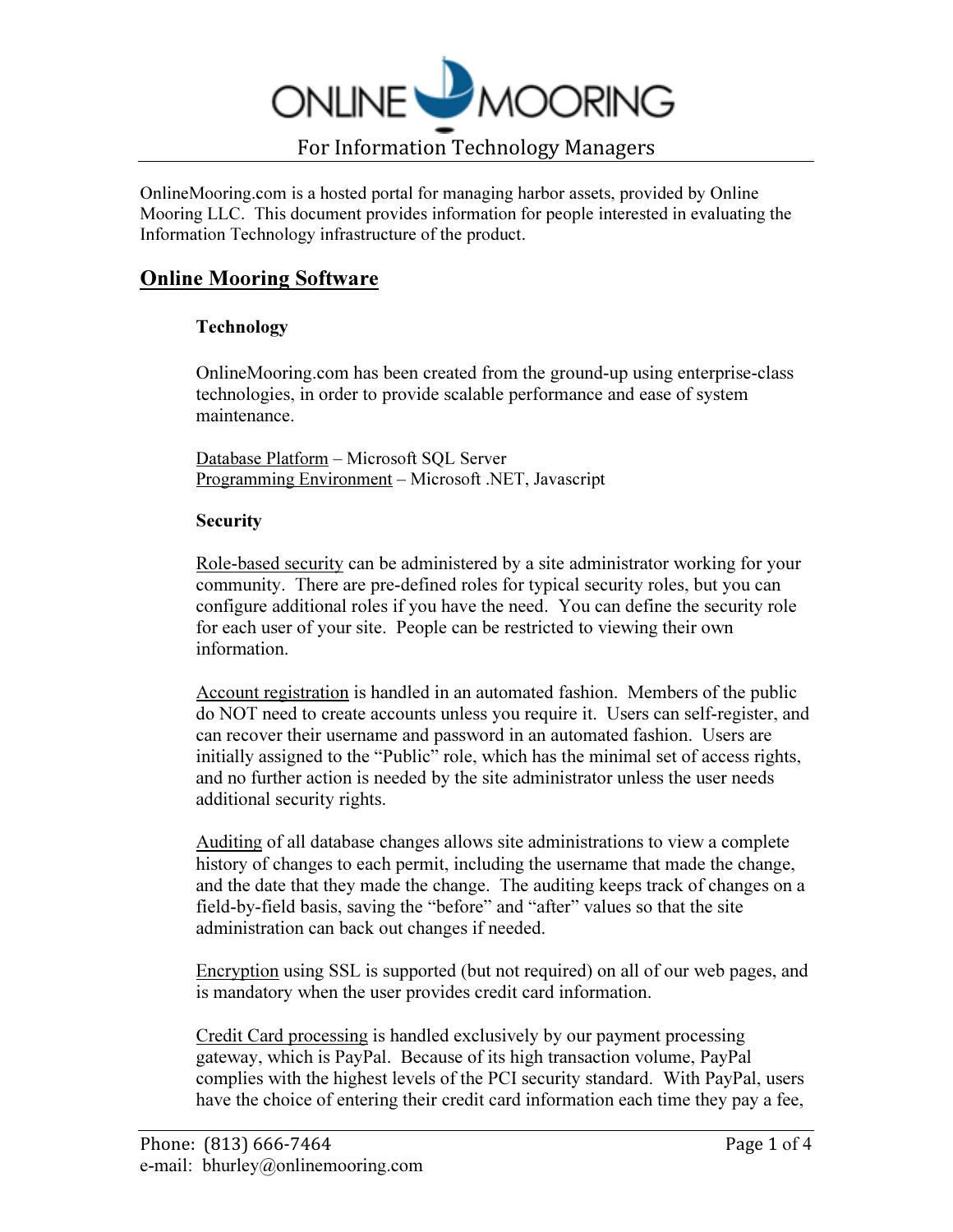

or have the choice of saving their credit card information so that it does not need to be entered each time the user wants to pay a fee. Online Mooring never has access to any of the credit card information entered by users.

Privacy. The only people who have access to your data are the people that you authorize to use the product online, and to our employees. We will not provide your data to any third parties. We reserve the right to send a newsletter to people in our database, with an opt-out capability.

#### Integration

#### Web Site Integration

We provide the ability to configure our site so that it links to your existing web site.

You can also create a link on your existing web site to our product. The URL for your OnlineMooring site is:

## http://my.OnlineMooring.com/<ProviderName>

where  $\leq$  ProviderName $\geq$  is replaced by the name of your organization, such as "ShelterIslandNY" or "FalmouthME", etc.

You can use "https:" in place of "http:" to encrypt the data transmitted over the internet.

#### Import

Online Mooring allows you to import data, eliminating the need to retype data that are already available in electronic form. Import files must be in CSV format with a header row. Users can map the fields in the CSV file to the fields in our database. Currently, the system supports the following types of imports:

- Applications (including information about applicants, boats, and berths, wait list selections)
- Actions (including information about the events that have occurred during the lifecycle of each application, the dates associated with each application, and any fees charged)
- Payments
- Inspections (which includes information about existing moorings, including the date of the inspection and the coordinates)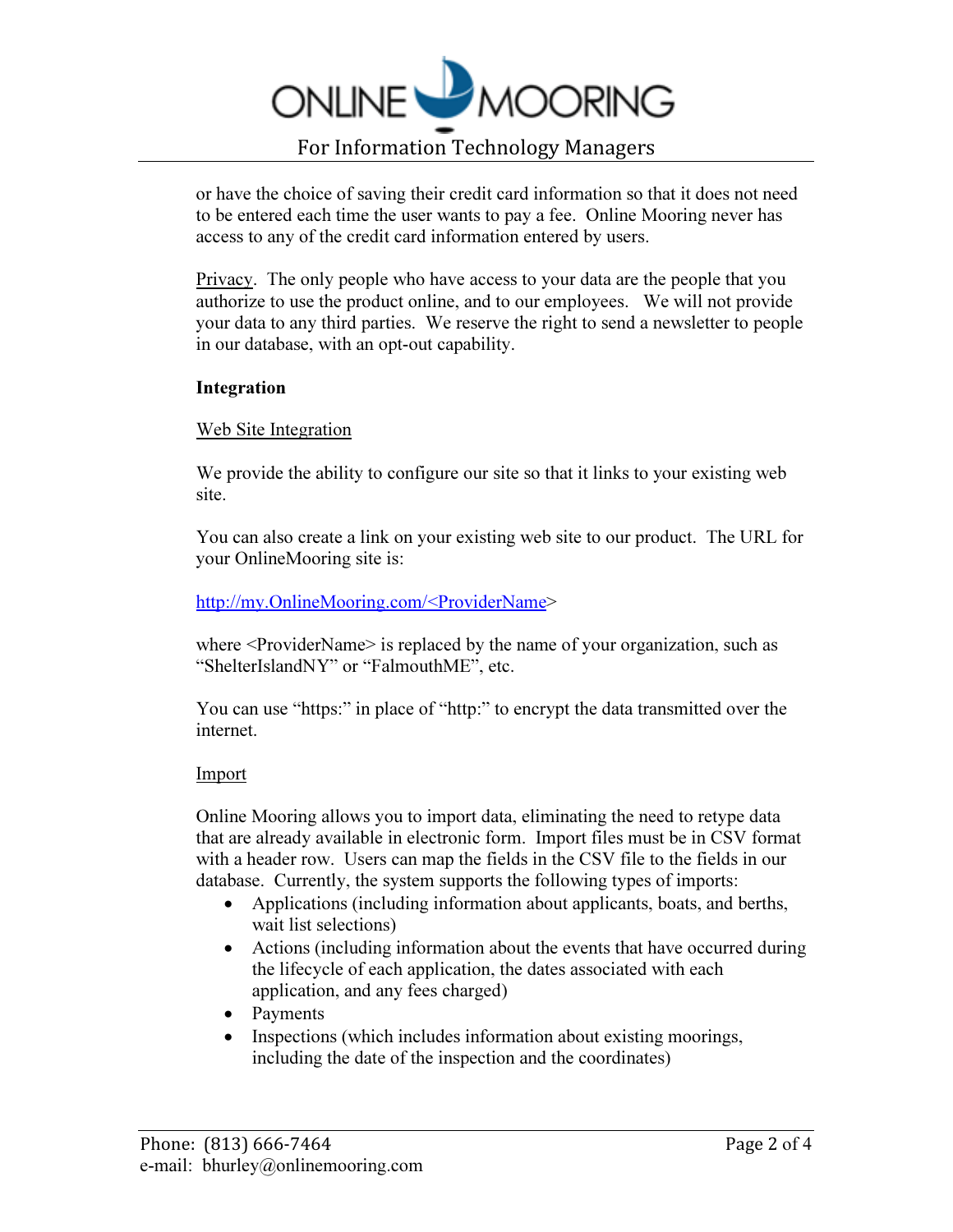

### Export

Online Mooring also allows you to export some or all of the data to a CSV format. These export files can be used to upload into third-party databases, or for archival purposes. Currently, the system provides the following types of export formats:

- Applications (including information about applicants, boats, and berths, wait list selections)
- Actions (including information about the events that have occurred during the lifecycle of each application, the dates associated with each application, and any fees charged)
- Payments

Online Mooring can provide a more automated export process, but that is beyond the scope of our standard product.

## Data/Disaster Recovery

Our database is configured to allow a full recovery to the point of failure. We do a full backup of our database nightly, and do partial backups of our database on an hourly basis.

The database and all files are stored on a highly redundant Storage Area Network (SAN), to minimize the possibility of storage failure.

Because Online Mooring keeps an audit trail of every change made to the database, it is possible for site administrators to selectively undo changes made to individual permits, rather than needing to restore the entire database to a point in time.

## Online Mooring Hardware

The Online Mooring product runs on a virtual server. This means that a hardware failure will have minimal impact, since we are able to move Online Mooring to a different physical server within minutes if needed.

All data storage is on a Storage Area Network (SAN).